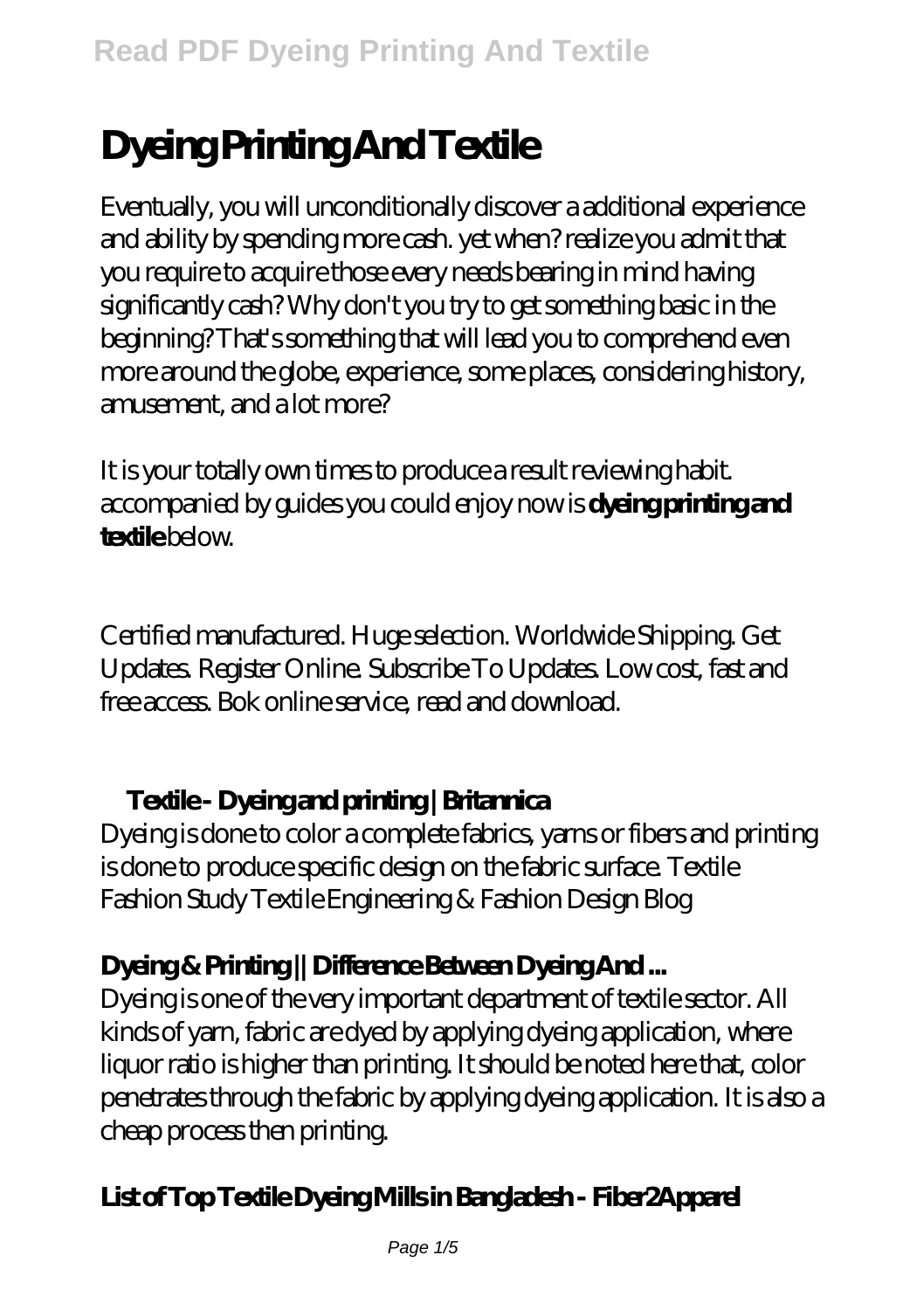Dyeing in textiles is a process in which color is transferred to a finished textile or textile material (like fibers and yarns) to add permanent and long-lasting color. It can be done by hand or ...

#### **Textile printing - Wikipedia**

Fabric Dyeing, Printing, Finishing & Sales Here at LA Dye and Print, fabric is focus, from fabric dyeing and printing, to preparing fabric for final production. We provide dyeing and printing services for outside fabrics, in addition to selling and dyeing our own line of fabrics.

#### **Dyeing Printing And Textile**

Textile - Textile - Dyeing and printing: Dyeing and printing are processes employed in the conversion of raw textile fibres into finished goods that add much to the appearance of textile fabrics. Most forms of textile materials can be dyed at almost any stage.

## **Eco Printing on Fabric - FiberArtsy.com**

Dyeing, Finishing & Printing Interviews NICCA offers sustainable and cost-effective chemicals for polyester, cotton and nylon processing with the solutions for ETP Textile Today August 7, 2019 August 8, 2019

# **Shazhou Textile Printing And Dyeing Imp.& Exp. Co., Ltd ...**

Textile printing is related to dyeing but in dyeing properly the whole fabric is uniformly covered with one colour, whereas in printing one or more colours are applied to it in certain parts only, and in sharply defined patterns. In printing, wooden blocks, stencils, engraved plates, rollers, or silkscreens can be used to place colours on the fabric.

## **Some Printing Process of Different Fabric with Different Dyes**

Basic steps of Eco Dyeing or Printing on Silk and Cotton Fabric. This cool natural dyeing technique goes by many different names from Eco Print and Eco Printing or Eco Dyeing. I'll show you step by step the Page 2/5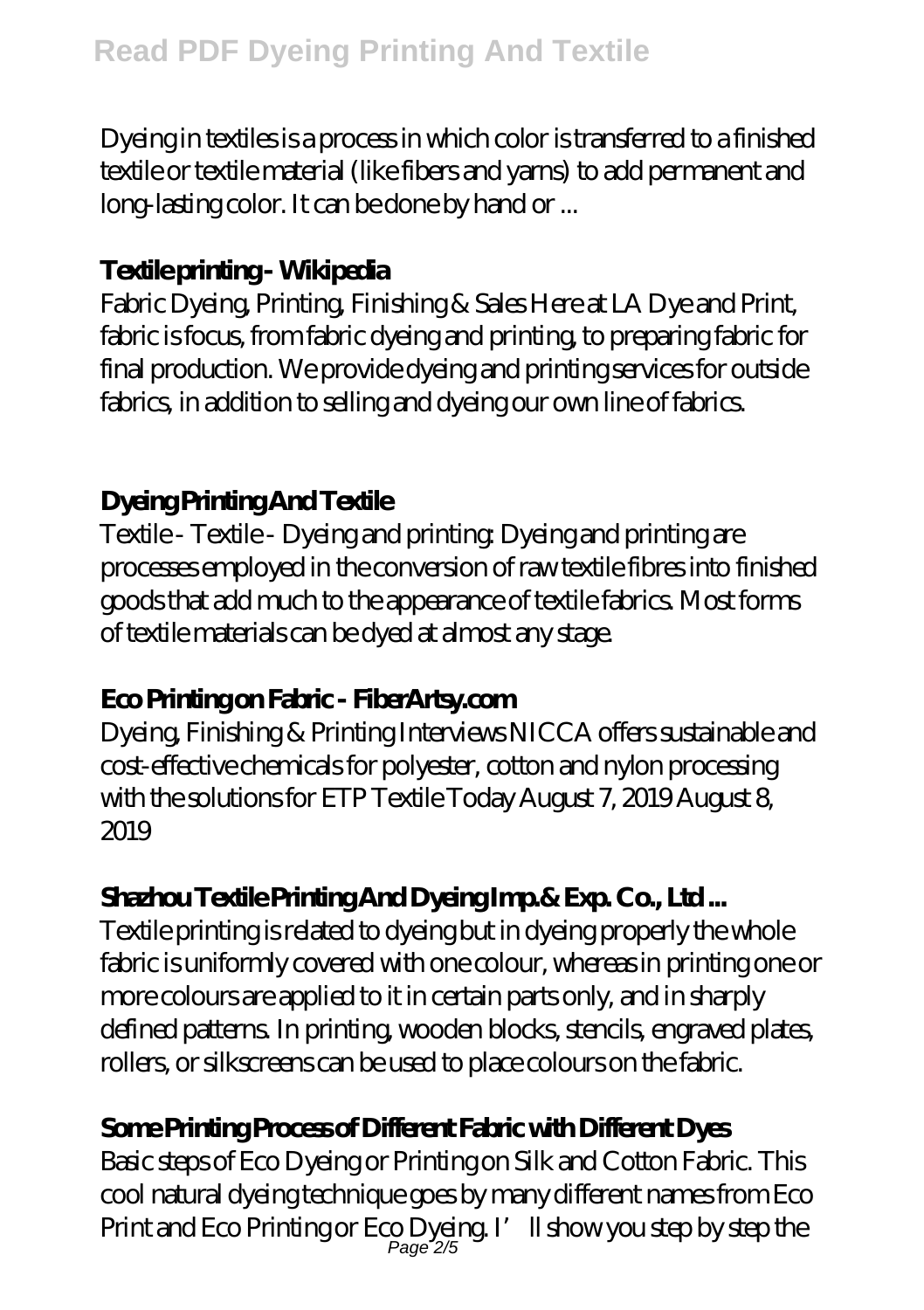basic technique of Eco Printing with black walnut and maple leaves printed on silk chiffon and cotton using an iron modifier.

## **LA Dye and Print Inc. – 310-327-3200**

Textile dyeing is the process of application of color evenly on the textile (fiber, yarn, fabric, or even garment). Depending on the requirement, textile dyeing can take place in any stage of manufacturing of the textile. In this method, the dyeing is done at the fiber stage. Either the dyestuff is ...

# **Fabric Printing Los Angeles | Universal Dyeing & Printing**

Shazhou Textile Printing And Dyeing Imp.& Exp. Co., Ltd., Experts in Manufacturing and Exporting Flannel Pajamas, Flannel Fabric and 651 more Products. A Verified CN Gold Supplier on Alibaba.com.

## **Printing, Coating, and Dyeing of Fabrics and Other Textiles**

3D printed textiles. Invested in the idea of expanding into textiles in a different way, in terms of print and application, Frances initially conducted research on designers, architects and engineers to form a deeper understanding of how 3D printing works. However, when it came to putting this knowledge into practice, she was confronted with ...

#### Dyeing - Wikipedia

Photo by Scott Dressel-Martin for the Colorado Convention Center, Denver. Outdoor Retailer' sdebut in Denver offers a revamped show format. TW Special Report. S ince 1996, the Salt Palace Convention Center in Salt Lake City had hosted the Outdoor Industry Association's (OIA's) Outdoor Retailer trade show produced by Emerald Expositions LLC. But under pressure from several highprofile ...

# **What is Dyeing and Printing? Difference ... - Textile Chapter**

Printing, Coating, and Dyeing of Fabrics and Other Textiles A Closer Page 3/5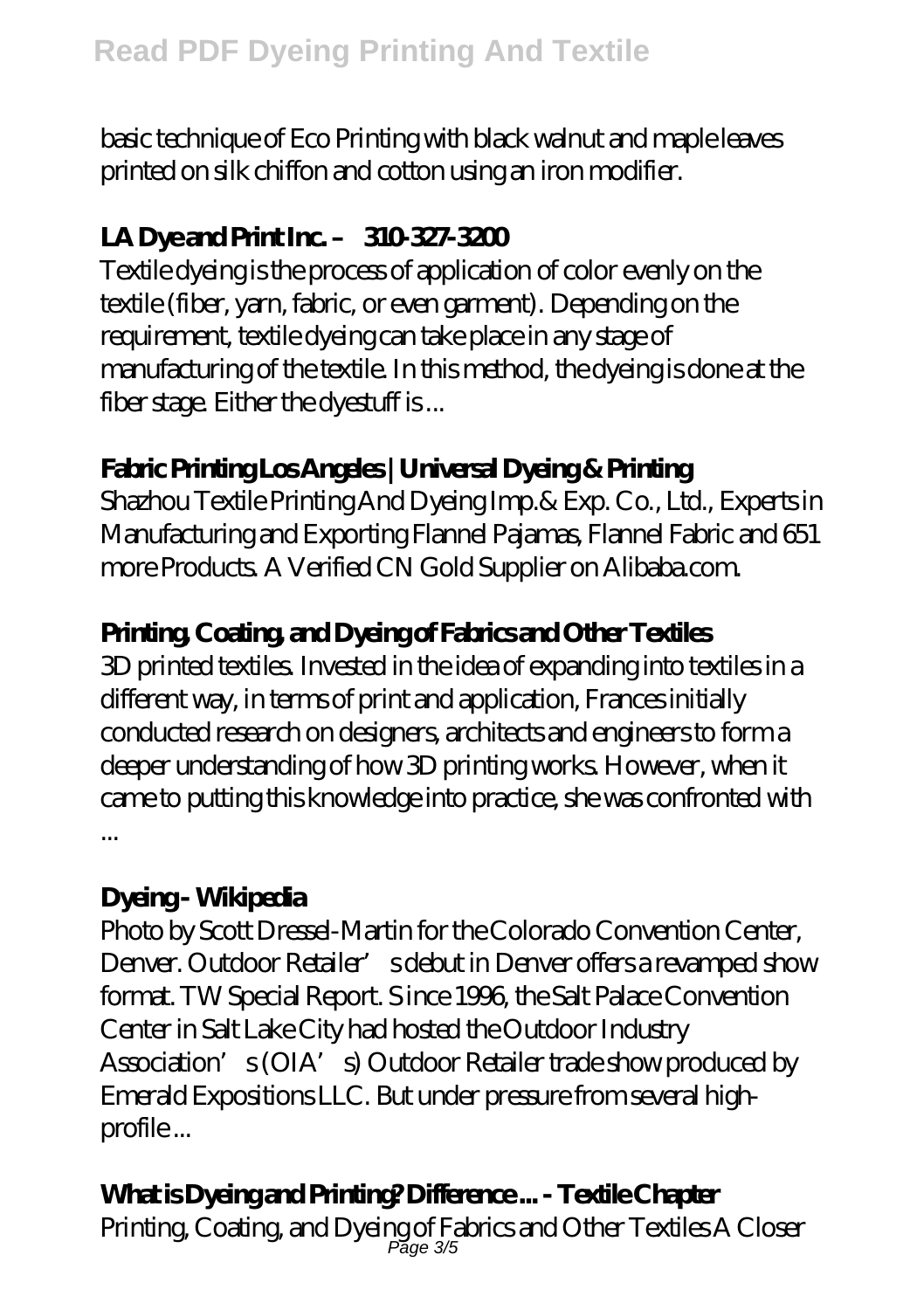Look at Air Quality Requirements Businesses performing Printing, Coating, and Dyeing of Fabrics and Other Textiles in Colorado are subject to very specific and often complex State and Federal air quality requirements that exist above and beyond

#### **4 Fabric Printing Techniques - Discharge, Resist ...**

This resource provides clear examples of different industrial methods of printing and dyeing. It covers different examples of industrial dyeing techniques and processes.

## **Textiles Dyeing and Printing (Preview)**

In the textile industry of Bangladesh, there are a lot of woven dyeing, knit dyeing, yarn dyeing and finishing factories.All of those have great importance in our readymade apparel export-import business.To know the top dyeing factory name, I have listed here a list of top twenty dyeing factory in alphabetically.

## **Rethinking textiles with 3D printing**

Textiles printing means the localized application of dyes or pigment and chemicals by any method which can produce particular effect of colour on the fabric according to design. We can do it by useing different dyes and different method , on different fabric.

# **Dyeing, Finishing & Printing | Textile Today**

Universal is the only fabric printer in Los Angeles with hybrid digital flatbed fabric printing technology that can print fabric digitally and with screens simultaneously to improve quality and greatly reduce cost. email: info@udptextile.com. Camouflage Fabric Printing

# **Textile Dyeing Methods & Techniques | FeltMagnet**

A relatively new technology, digital textile printing has only been possible since the late 1980s. Although dye-sublimation technology created in the early 90s allowed for designs to be printed directly onto fabric (usually nylon) without necessitating a sheet of transfer paper. Page 4/5